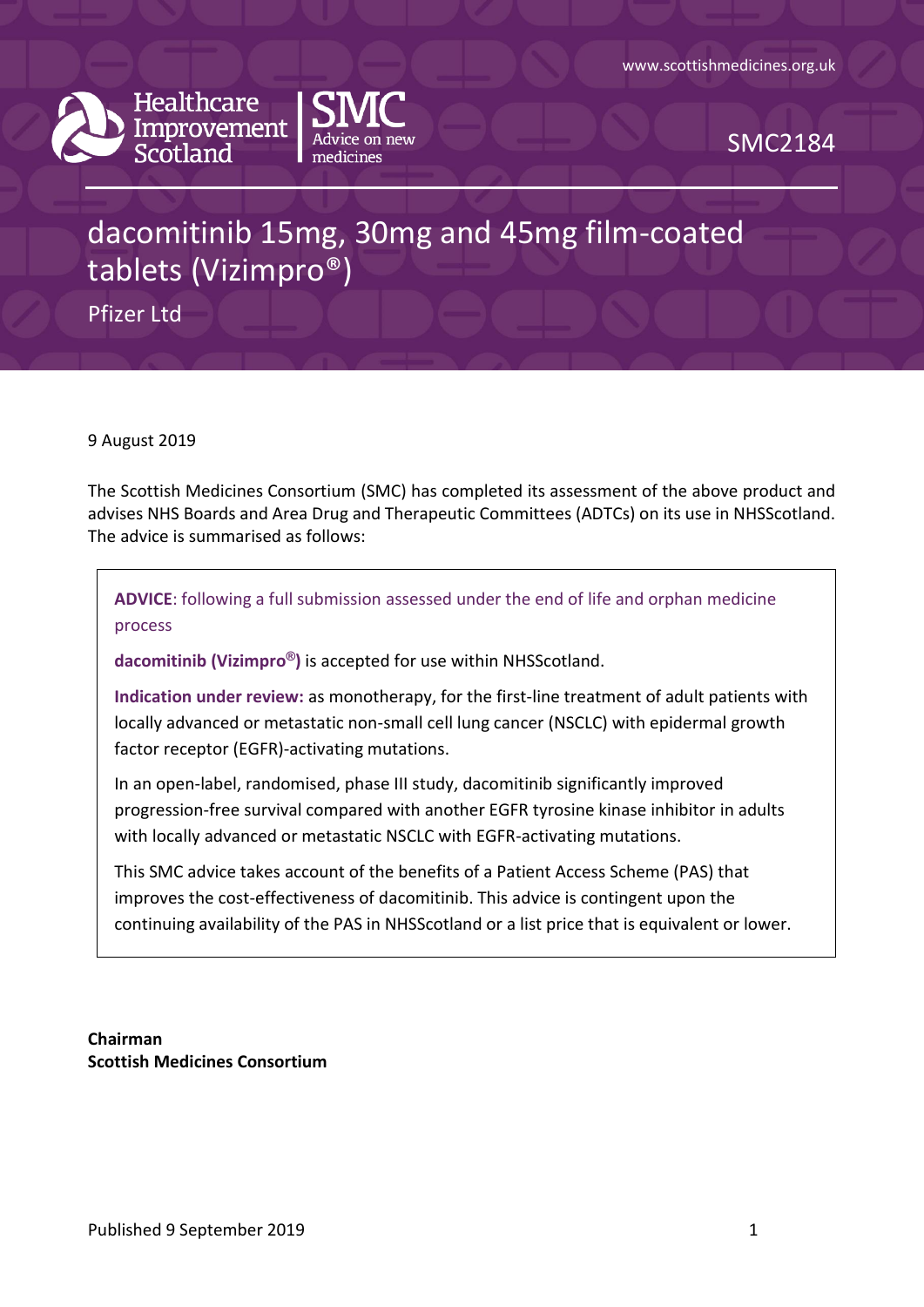### Indication

As monotherapy, for the first-line treatment of adult patients with locally advanced or metastatic non-small cell lung cancer (NSCLC) with epidermal growth factor receptor (EGFR) activating mutations. 1

### Dosing Information

EGFR mutation status should be established prior to initiation of dacomitinib therapy.

The recommended dose of dacomitinib is 45mg taken orally once daily, until disease progression or unacceptable toxicity occurs. Patients should be encouraged to take their dose at approximately the same time each day. Dose modifications may be required based on individual safety and tolerability. The Summary of Product Characteristics (SPC) contains advice regarding dose modification and management for specific adverse reactions.

Treatment with dacomitinib should be initiated and supervised by a physician experienced in the use of anticancer medicinal products.<sup>1</sup>

### Product availability date

May 2019. Dacomitinib meets SMC orphan equivalent and end of life criteria.

# Summary of evidence on comparative efficacy

Dacomitinib is a second generation epidermal growth factor receptor (EGFR) tyrosine kinase inhibitor. It is a human EGFR (HER) (EGFR/HER1, HER2, and HER4) inhibitor, with activity against mutated EGFR with Ex19del or L858R. It binds selectively and irreversibly to HER family targets thereby providing prolonged inhibition.<sup>1, 2</sup>

The key evidence comes from a randomised, open-label, phase III study (ARCHER 1050) which compared dacomitinib with gefitinib. Eligible patients were aged ≥18 years (≥20 years in Japan and Korea) with newly diagnosed stage IIIB/IV or recurrent NSCLC, confirmed as adenocarcinoma. Those with recurrent disease were required to have a disease-free interval of ≥12-months between completing adjuvant or neoadjuvant therapy and recurrence. Patients also had at least one confirmed EGFR mutation (Ex19del or L858R mutation with or without T790M mutation) and at least one measurable target lesion (according to Response Evaluation Criteria in Solid Tumours [RECIST] version 1.1) that had not previously been irradiated. They also had Eastern Co-operative Oncology Group (ECOG) performance status 0 or 1 and adequate renal, hepatic and haematological function. 2

Eligible patients were randomised equally to receive dacomitinib 45mg orally daily or gefitinib 250mg orally daily until disease progression, starting a new anticancer treatment, unacceptable toxicity, non-compliance, withdrawal of consent or death. Treatment could be continued after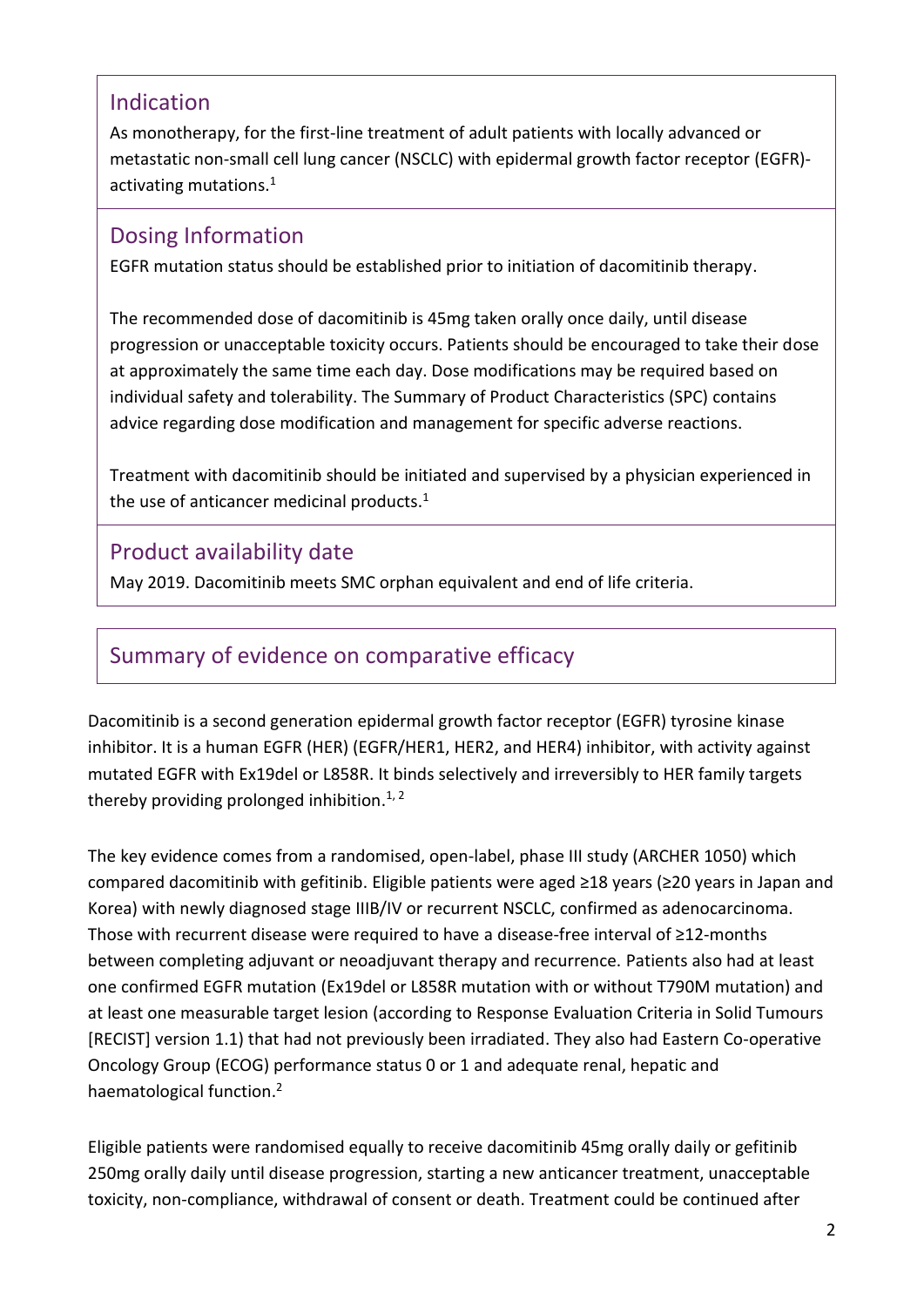radiological progression if the investigator considered there was evidence of clinical benefit. The dose of dacomitinib could be reduced to 30mg daily and then 15mg daily if necessary for toxicity. In the gefitinib group, treatment could be interrupted for toxicity and restarted at daily or alternate day dosing. Randomisation was stratified by race (Japanese versus Chinese versus other east Asian versus non-Asian) and type of EGFR mutation (Ex19del versus L858R).

The primary outcome was progression-free survival (PFS) defined as the time from randomisation to disease progression according to RECIST version 1.1 assessed by an independent radiological central (IRC) review, or death due to any cause. At the primary analysis (data cut-off July 2016), after a median duration of follow-up of 22.1 months, PFS events had occurred in 60% (136/227) of dacomitinib and 80% (179/225) of gefitinib patients. Median IRC-assessed PFS was statistically significantly longer in the dacomitinib group compared with the gefitinib group; 14.7 months versus 9.2 months, hazard ratio (HR) 0.59 (95% confidence interval [CI]: 0.47 to 0.74), p<0.0001.<sup>2</sup>

Pre-specified subgroup analyses of the primary outcome found that the treatment effect was generally consistent across subgroups, including by mutation type, with the exception of non-Asian patients. In the non-Asian subgroup, 68% (39/57) of dacomitinib and 80% (39/49) of gefitinib patients had a PFS event; HR 0.89 (95% CI: 0.57 to 1.39); while in the Asian subgroup, 57% (97/170) of dacomitinib and 80% (140/176) of gefitinib patients had a PFS event; HR 0.51 (95% CI: 0.39 to 0.66). $^{2}$ 

A hierarchical statistical testing strategy was used for primary and secondary outcomes of IRCassessed PFS, IRC-assessed overall response rate (ORR) and overall survival to control the type I error rate. ORR assessed by the IRC (defined as best overall response of complete or partial response according to RECIST version 1.1) was achieved by 75% (170/227) of dacomitinib patients and 72% (161/225) of gefitinib patients (p=0.388). A complete response was achieved by 5.3% (12/227) and 1.8% (4/225) of patients respectively. Since the comparison of ORR was not statistically significant, no formal testing of overall survival was conducted and results reported are descriptive only and not inferential (no p-values reported).<sup>1, 2</sup>

Overall survival data were immature at the time of the primary PFS analysis as there had only been 167 deaths. A final overall survival analysis (data cut-off February 2017) was performed after a median follow-up of 31.1 months in the dacomitinib group and 31.4 months in the gefitinib group based on 220 deaths (45% [103/227] and 52% [117/225] respectively). Median overall survival was 34.1 months in dacomitinib patients compared with 26.8 months in gefitinib patients; HR 0.76 (95% CI:0.58 to 0.99) but this was considered exploratory due to the pre-specified statistical testing procedure.<sup>2, 3</sup>

Other secondary outcomes at the July 2016 data cut-off included PFS assessed by investigator and this was longer in the dacomitinib group compared with the gefitinib group; 16.6 months versus 11.0 months, HR 0.62 (95% CI: 0.50 to 0.78). The median duration of response as assessed by the IRC was 14.8 months in dacomitinib patients and 8.3 months in gefitinib patients; HR 0.40 (95% CI: 0.31 to 0.53). Time to treatment failure (TTF; defined as the time from randomisation to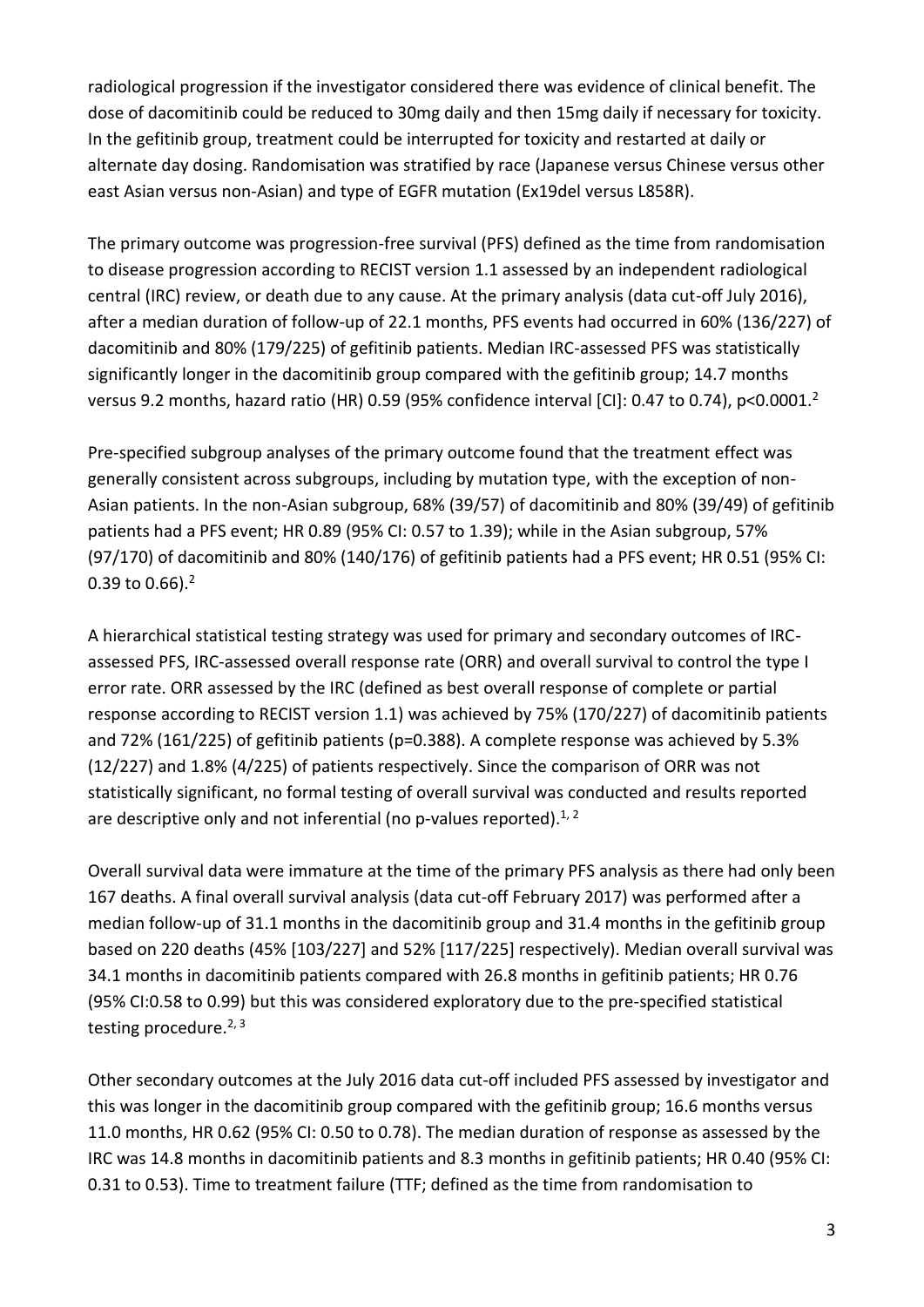documented disease progression, death from any cause or discontinuation of study treatment due to any cause) was longer in the dacomitinib group than the gefitinib group: median TTF assessed by IRC was 11.1 months versus 9.2 months (HR 0.67 [95% CI: 0.54 to 0.83]).<sup>2</sup>

Quality of life was assessed using the European Organisation for Research and Treatment of Cancer Quality of Life Questionnaire-Core 30 (EORTC QLQ-C30) and the lung cancer module (EORTC QLQ-LC13). At the time of the primary PFS analysis, changes from baseline in symptoms scores found greater improvements in pain in chest with dacomitinib compared with gefitinib (- 10.24 versus -7.44). Improvements in cough, dyspnoea, pain in arm or shoulder or in other parts and fatigue were similar in both treatment groups. There was greater worsening in diarrhoea (19.88 versus 7.32) and sore mouth (15.09 versus 3.51) with dacomitinib compared with gefitinib and the improvement in global quality of life was greater with gefitinib (4.94) compared with dacomitinib (0.20). Changes of  $\geq 10$  points were considered clinically meaningfully.<sup>2</sup>

The Euro-Qol 5-dimension visual analogue scale (EQ-5D VAS) remained similar to baseline (73.1) at the time of analysis (73.4) in the dacomitinib group. In the gefitinib group there was a small improvement from baseline (74.7 to 77.7). $2,4$ 

The submitting company presented an indirect treatment comparison (ITC) of dacomitinib with afatinib and erlotinib/gefitinib for the first line treatment of adult patients with locally advanced or metastatic NSCLC with EGFR mutations. The company assumed that erlotinib was equivalent to gefitinib and this assumption was supported by the CTONG 0901 study which found no significant difference between erlotinib and gefitinib in a subgroup analysis of first-line use.<sup>5</sup> The network meta-analysis (NMA) included two studies (ARCHER 1050 and LUX-Lung 7) and compared treatments on two outcomes: progression free survival (PFS) and overall survival.<sup>2, 6, 7</sup> Since proportional hazards in the included studies were considered to have been violated, a fractional polynomial NMA was undertaken to compare the medicines. The company concluded that the results of the NMA suggested dacomitinib is the superior treatment in both PFS and overall survival compared to all comparator therapies (afatinib, erlotinib and gefitinib).

### Summary of evidence on comparative safety

The median duration of treatment was longer in the dacomitinib group (15.3 months) compared with the gefitinib group (12.0 months) and the reported adverse events rates do not take account of this difference. An adverse event was reported by the majority of patients: 99.6% (226/227) of dacomitinib and 98% (220/224) of gefitinib patients. Serious adverse events were reported in 27% of dacomitinib and 22% of gefitinib patients respectively and were considered treatment-related in 9.3% and 4.5% of patients respectively. Adverse events led to discontinuation of study medicine in 9.7% of dacomitinib and 6.7% of gefitinib patients. Dosing interruptions occurred in 78% and 54% of patients respectively. Toxicity led to dose reductions in 66% of dacomitinib patients (38% to 30mg daily and 28% to 15mg daily) and 8.0% of gefitinib patients (to dosing every other day).<sup>2</sup>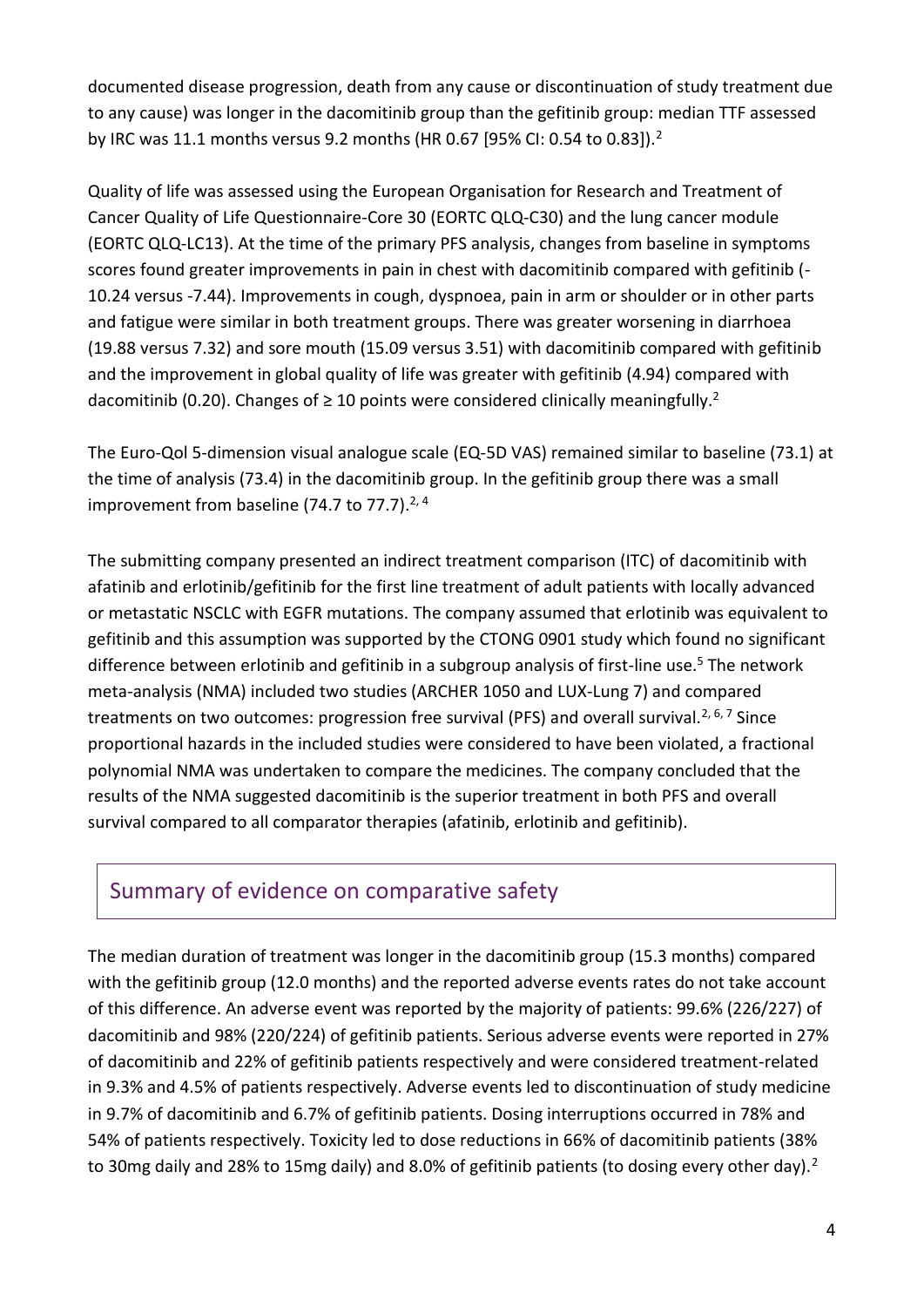Common adverse events were generally more frequently reported in the dacomitinib compared with the gefitinib group and respectively included: diarrhoea (87% versus 56%), paronychia (nail disorder; 62% versus 20%), dermatitis acneiform (49% versus 29%), stomatitis (44% versus 18%), decreased appetite (31% versus 25%), dry skin (28% versus 17%), decreased weight (26% versus 17%), alopecia (23% versus 13%), cough (21% versus 19%), pruritus (20% versus 14%), increased alanine aminotransferase (19% versus 39%), conjunctivitis (19% versus 4.0%), nausea (19% versus 22%) and increased aspartate aminotransferase (19% versus 36%). The most frequently reported serious adverse events in the dacomitinib and gefitinib groups respectively were: disease progression (3.5% versus 4.9%), diarrhoea (2.2% versus 0%), pleural effusion (2.2% versus 0.9%), pneumonia (2.2% versus 0.9%) and dyspnoea (0.4% versus 1.8%).<sup>2</sup>

Three deaths were considered to be related to study treatment toxicity. Two patients treated with dacomitinib died: one related to untreated diarrhoea and one to untreated cholelithiasis/liver disease. One patient treated with gefitinib died related to sigmoid colon diverticulitis/rupture which was complicated by pneumonia.<sup>2</sup>

# Summary of clinical effectiveness issues

EGFR tyrosine kinase inhibitors are recommended by current guidelines for the first-line treatment of locally advanced or metastatic NSCLC with EGFR mutations. Three EGFR tyrosine kinase inhibitors are currently available and accepted for first-line use by SMC (afatinib, gefitinib and erlotinib). Another EGFR tyrosine kinase inhibitor, osimertinib, has also recently received marketing authorisation for the first-line treatment of adult patients with locally advanced or metastatic NSCLC with activating EGFR mutations and is currently being reviewed by SMC.<sup>8</sup> Dacomitinib is a second generation EGFR tyrosine kinase inhibitor. It meets SMC orphan equivalent and end of life criteria.

The key study, ARCHER 1050, directly compared dacomitinib with gefitinib and found statistically significantly longer IRC-assessed PFS in the dacomitinib group compared with the gefitinib group (14.7 months versus 9.2 months); a PFS benefit of 5.5 months. The secondary outcome of overall survival was approximately 7 months longer in the dacomitinib group than the gefitinib group but due to the hierarchical statistical testing, and the non-significant difference in the earlier ORR outcome, there was no formal testing of survival. $1-3$ 

The study had a number of limitations. It was of open-label design but the primary outcome of PFS was assessed by IRC which minimised potential bias. However the potential for bias in subjective outcomes, including quality of life and safety, remains. The final analysis of overall survival may be confounded by post-study treatments which had been received by 50% (113/227) of the dacomitinib group and 62% (140/225) of the gefitinib group. The majority of study patients were Asian (77%) and only 23% of patients were white and this may affect the generalisability of the study results to the Scottish population. Subgroup analysis also suggested that the relative treatment effect may be less in non-Asian patients than Asian patients but the number of non-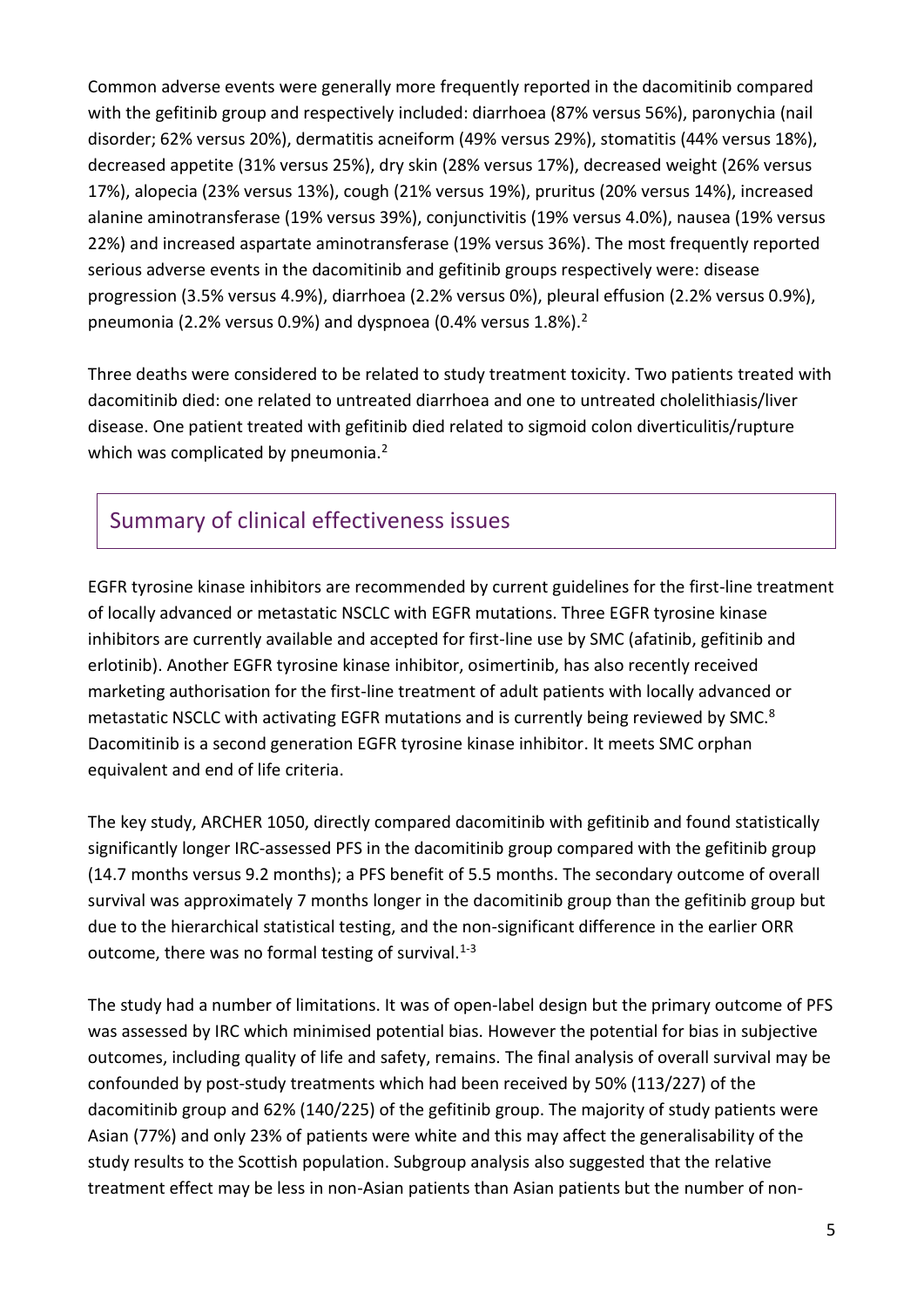Asian patients was small and the study was not powered for subgroup analysis. The study included patients with common EGFR mutations only (Ex19del and L858R) and there is no evidence of efficacy for those with rarer EGFR mutations. The study excluded patients with brain or leptomeningeal metastases and with ECOG performance status of ≥2 and therefore the treatment effect of dacomitinib in these patients is unknown.<sup>2</sup>

There were no directly comparative data with afatinib and erlotinib which may be more commonly used than gefitinib in clinical practice. The company performed a fractional polynomial NMA and suggested that dacomitinib was superior to afatinib and gefitinib/erlotinib in PFS and overall survival. However a number of limitations affect the validity of these conclusions. The NMA results of HRs and credible intervals (CrI) for PFS and overall survival varied over the different time-points analysed, at times the HR favoured the comparator and at times the CrI included the value one, suggesting no evidence of a difference. There were differences between the design of the studies (LUX-Lung 7 was an exploratory phase IIB study) and in their duration of follow-up. There were differences between the study populations, particularly the proportions of Asian patients, and LUX-Lung 7 included a small proportion of patients with brain metastases. There were also differences between the studies in the proportions of patients receiving subsequent post-study anticancer treatment and this may have confounded the overall survival results. The NMA did not assess safety and health-related quality of life, which may be clinically relevant when considering the risk/benefit of treatments. A scenario analysis and an additional analysis using a first order fractional polynomial for PFS also indicated no evidence of a difference between dacomitinib and afatinib or erlotinib/gefitinib. The superiority of dacomitinib over gefitinib has been demonstrated through the ARCHER 1050 study, but there are too many weaknesses and uncertainties in the indirect treatment comparison to make a similar conclusion for dacomitinib and afatinib.

The introduction of dacomitinib would offer another option for the first-line treatment of patients with advanced NSCLC with EGFR mutations. Dacomitinib improved PFS compared with gefitinib but was associated with a higher incidence of the most frequently reported adverse events.

While dacomitinib meets SMC orphan equivalent and end of life criteria in this indication, the company did not request a Patient and Clinician Engagement (PACE) meeting to consider the added value of dacomitinib in the context of treatments currently available in NHS Scotland.

### Summary of comparative health economic evidence

The company submitted a cost-utility analysis to evaluate dacomitinib versus gefitinib, afatinib and erlotinib for the first-line treatment of adults with locally advanced or metastatic NSCLC with EGFR activating mutations. The time horizon for the analysis was 15 years, which may be long given the study population. It was reduced in a scenario analysis to 10 years.

A cohort-level partitioned survival model was used, with three states including end of life and death, along with PFS and post-progression survival. The cycle length was 28 days.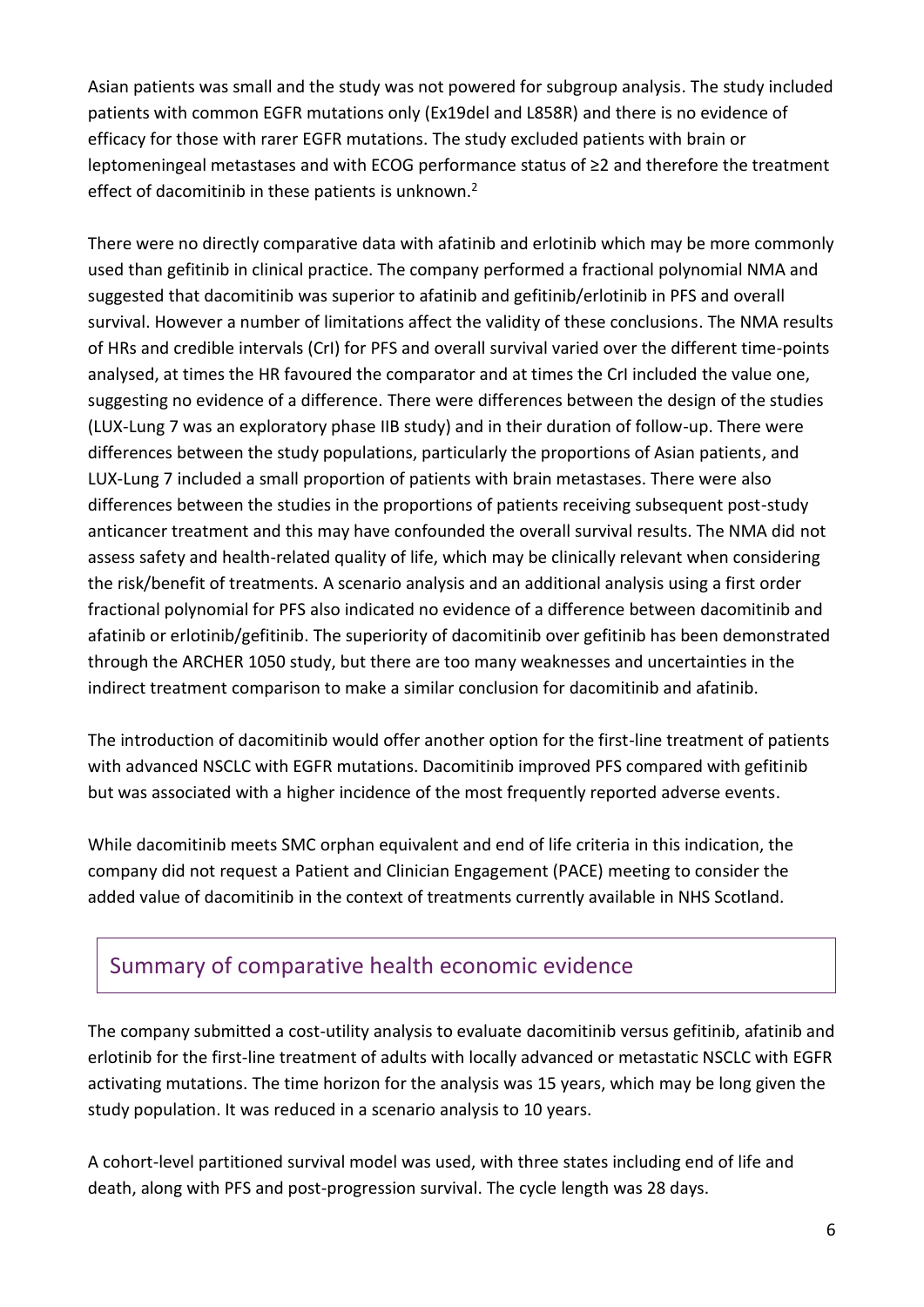Clinical data were taken from the ARCHER 1050 study for overall survival and PFS for dacomitinib versus gefitinib.<sup>2</sup> An NMA was used to incorporate afatinib via the LUX-Lung 7 study that compared this medicine against gefitinib  $.67$  Erlotinib was considered clinically equivalent to gefitinib on the basis of data from the CTONG 0901 study. Data were modelled beyond the median study follow up period from ARCHER 1050 of 31.3 months by applying an extrapolation distribution to the gefitinib arm for both PFS and overall survival (generalised gamma in each case).Fractional polynomial models were then fitted to each for these outcomes in order to simulate hazard ratios over time as the assumption of proportional hazards was not met. Various fractional polynomial models were tried in order to find the most suitable fit for the NMA data. This was done by varying the first and second order power values (P1 and P2 respectively). The power values selected for the base case (second order P1=0.5, P2=1.5 in the base case for PFS and first order P1=-0.5 in the base case for OS) were also varied in scenario analysis.

Utility data were modelled based on EQ-5D-3L data collected in the ARCHER 1050 study until progression (there was only one data collection point for this outcome measure beyond progression). Of note, utility values were lower for dacomitinib and afatinib than for gefitinib and erlotinib. For progressive disease, utility values came from published literature for this population. The range of values used and the effect of using treatment specific utility values for the progression-free state were tested in scenario analysis. Disutilities associated with adverse events in the base case were assumed to be incorporated in the elicited utilities from the ARCHER 1050 study. However, a scenario analysis considered the impact of applying these disutilities separately.

Aside from medicines costs and their administration, costs included GP visits, outpatient visits, cancer nurse hours as well as complete blood count, biochemistry, CT scans and chest x-rays for both the progression-free and post-progression states. The costs of treating treatment-related grade 3 and 4 adverse events were included and the cost of end-of-life care was applied when patients reached this state.

The costs associated with second and third-line treatments were incorporated in the base case. For second line this was based on the proportion of participants who would likely be eligible to receive osimertinib (56%) rather than platinum doublet chemotherapy. Third line treatment was docetaxel for those receiving platinum doublet chemotherapy at second line and platinum doublet chemotherapy for those who received osimertinib at second line.

A Patient Access Scheme (PAS) was submitted by the company and assessed by the Patient Access Scheme Assessment Group (PASAG) as acceptable for implementation in NHSScotland. PASs are in place for gefitinib, afatinib and erlotinib and these were included in the analysis by using an estimate of the PAS prices for these comparator treatments.

SMC would wish to present the cost-effectiveness estimates that informed the SMC decision. However, owing to the commercial in confidence concerns regarding the PAS and the comparator PAS estimates, SMC is unable to publish these results.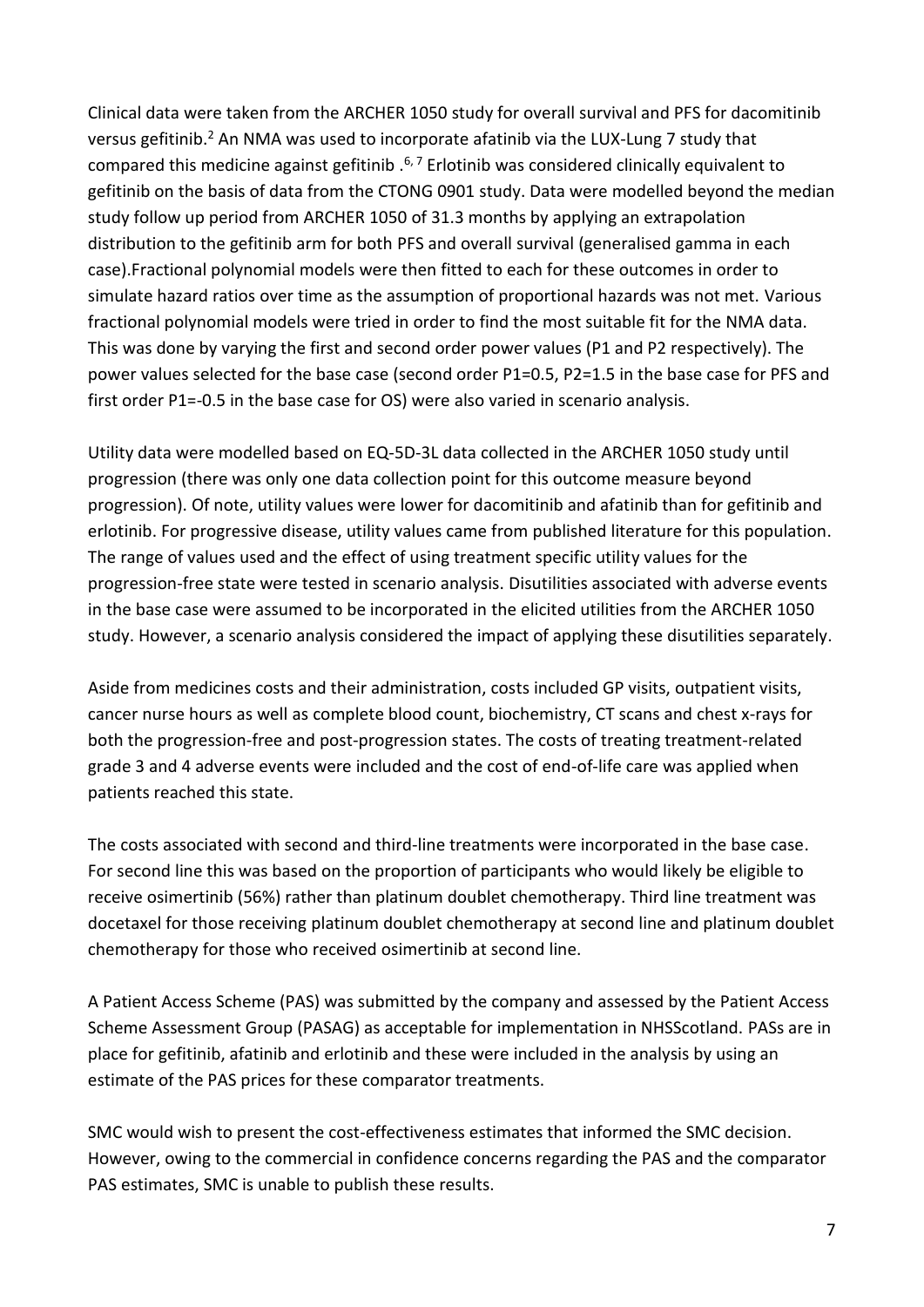#### The main limitations with the analysis were:

- Direct comparative study data were only available for one of the three comparators (gefitinib) using the ARCHER 1050 study. For the other comparisons an NMA was conducted which has limitations as noted above.
- The choice of base-case extrapolations for the gefitinib arm PFS and OS estimates (generalised gamma) were not fully tested in scenario analysis (only a log logistic alternative for overall survival was undertaken). However, additional information was subsequently provided from the submitting company showing the results were not overly sensitive to alternative extrapolation approaches.

The Committee considered the benefits of dacomitinib in the context of the SMC decision modifiers that can be applied and agreed that as dacomitinib is an orphan equivalent medicine, SMC can accept greater uncertainty in the economic case.

After considering all the available evidence, the Committee accepted dacomitinib for use in NHSScotland.

### Summary of patient and carer involvement

The following information reflects the views of the specified Patient Groups.

- We received patient group submissions from the Roy Castle Lung Cancer Foundation and the Scottish Lung Cancer Nurses Forum. The Roy Castle Lung Cancer Foundation is a registered charity and the Scottish Lung Cancer Nurses Forum is an unincorporated organisation.
- The Roy Castle Lung Cancer Foundation has received 7.5% pharmaceutical company funding in the past two years, including from the submitting company. The Scottish Lung Cancer Nurses Forum has received 80% pharmaceutical company funding in the past two years, including from the submitting company.
- Lung Cancer is a leading cause of cancer related mortality in the UK. Patients with EGFR mutations tend to be diagnosed later, as they do not fit the 'typical' lung cancer patient profile. They tend to be younger and more likely to be light/non-smokers. In addition to the psychological impact of diagnosis, late stage lung cancer may be accompanied by symptoms (such as breathlessness, fatigue, weight loss and chest pain) that can reduce patient's ability to carry out personal care, cook for themselves and contribute actively to family or business activities.
- The addition of targeted therapies and immunotherapy, in the treatment of NSCLC, has ensured active therapy options for many. However, overall outcomes for many of this patient population remain poor. Therefore the availability of new therapy choices is of key importance.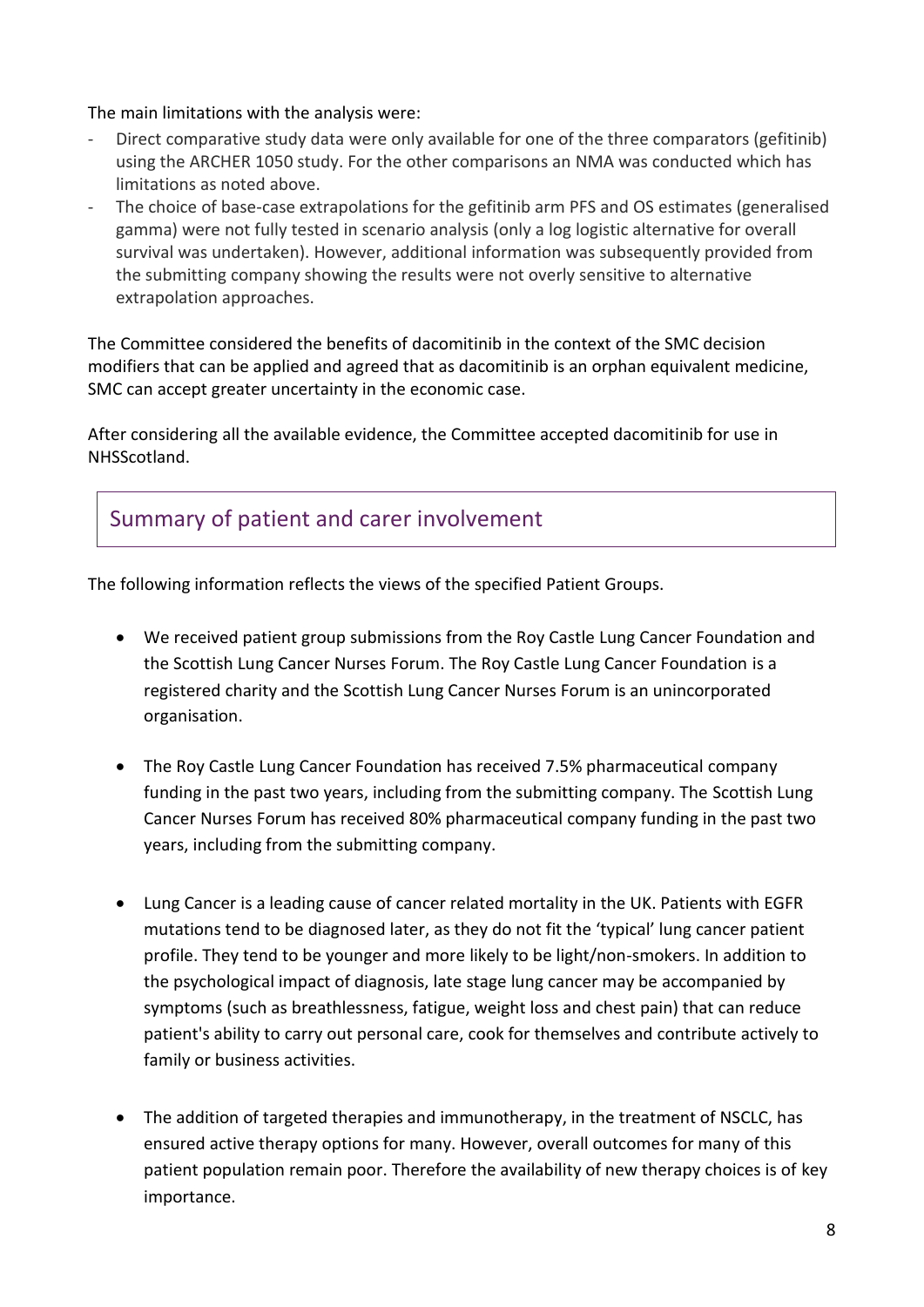Dacomitinib represents a new therapy option, which may extend survival for this patient group. It appears to be generally well tolerated with manageable side effects. It is also convenient for patients and their carers, as it can be taken with or without food at the same time each day. Patients with access to dacomitinib report being able to return to activities they enjoyed before their diagnosis.

# Additional information: guidelines and protocols

The European Society for Medical Oncology (ESMO) published an updated clinical practice guideline on the diagnosis, treatment and follow-up of metastatic NSCLC in September 2018.<sup>9</sup> The guidance makes the following recommendations:

- EGFR tyrosine kinase inhibitors represent the standard of care as first-line treatment for advanced EGFR-mutated NSCLC.
- Patients who have benefited from EGFR tyrosine kinase inhibitor treatment may continue to receive the same therapy beyond initial radiological progression as long as they are clinically stable.
- Patients with localised distant progression and ongoing systemic control, continuation of treatment with EGFR tyrosine kinase inhibitors in combination with local treatment of progressing metastatic sites may be considered.
- Continuous use of EGFR tyrosine kinase inhibitors in combination with chemotherapy is not recommended as it was not associated with PFS improvement and showed a detrimental effect on overall survival.
- Erlotinib, gefitinib and afatinib are recommended as first-line therapy in patients with advanced NSCLC who have active sensitising EGFR mutations, regardless of their performance status.
- There is no consensus preferring any of the three currently available first-line EGFR tyrosine kinase inhibitors over others.
- Dacomitinib will be added to the list when it is approved by regulatory agencies, the United States FDA and the EMA.
- First-line osimertinib is now considered one of the options for NSCLC patients with sensitising EGFR mutations.<sup>9</sup>

The Scottish Intercollegiate Guidelines Network (SIGN) published guideline number 137, Management of lung cancer in February 2014.<sup>10</sup>The guidance recommends that first-line single agent tyrosine kinase inhibitors should be offered to patients with advanced NSCLC who have a sensitising EGFR mutation. Adding combination systemic anticancer therapy to a TKI confers no benefit and should not be used.10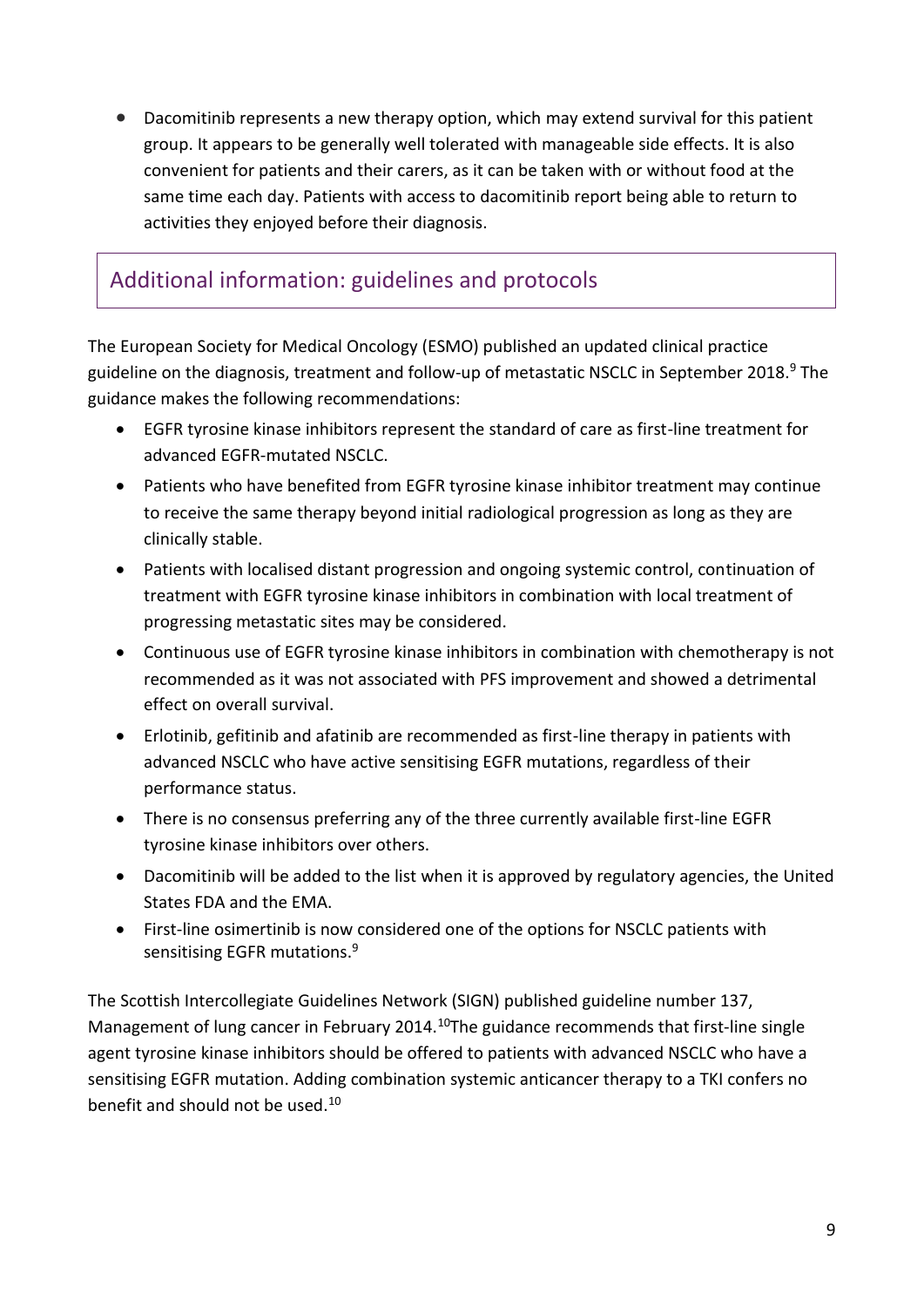# Additional information: comparators

Afatinib, erlotinib and gefitinib. Osimertinib has recently received marketing authorisation for this indication and is currently being reviewed by SMC.

# Cost of relevant comparators

| Medicine           | Dose Regimen       | Cost year $(f)$ |
|--------------------|--------------------|-----------------|
| <b>Dacomitinib</b> | 45mg orally daily  | 32,796          |
| Osimertinib        | 80mg orally daily  | 70,009          |
| Afatinib           | 40mg orally daily  | 26,303          |
| Gefitinib          | 250mg orally daily | 26,302          |
| Erlotinib          | 150mg orally daily | 19,796          |

*Doses are for general comparison and do not imply therapeutic equivalence. Costs for dacomitinib from MIMS online on 31 July 2019, osimertinib and gefitinib from MIMS online on 6 May 2019 and costs for afatinib and erlotinib from eVadis on 3 May 2019. Costs do not take any patient access schemes into consideration.*

# Additional information: budget impact

The number of patients assumed to be eligible was for treatment is estimated to be 200 per year.

SMC is unable to publish the with PAS budget impact due to commercial in confidence issues. A budget impact template is provided in confidence to NHS health boards to enable them to estimate the predicted budget with the PAS.

*[Other data were also assessed but remain confidential.\\*](https://www.scottishmedicines.org.uk/media/3572/20180710-release-of-company-data.pdf)*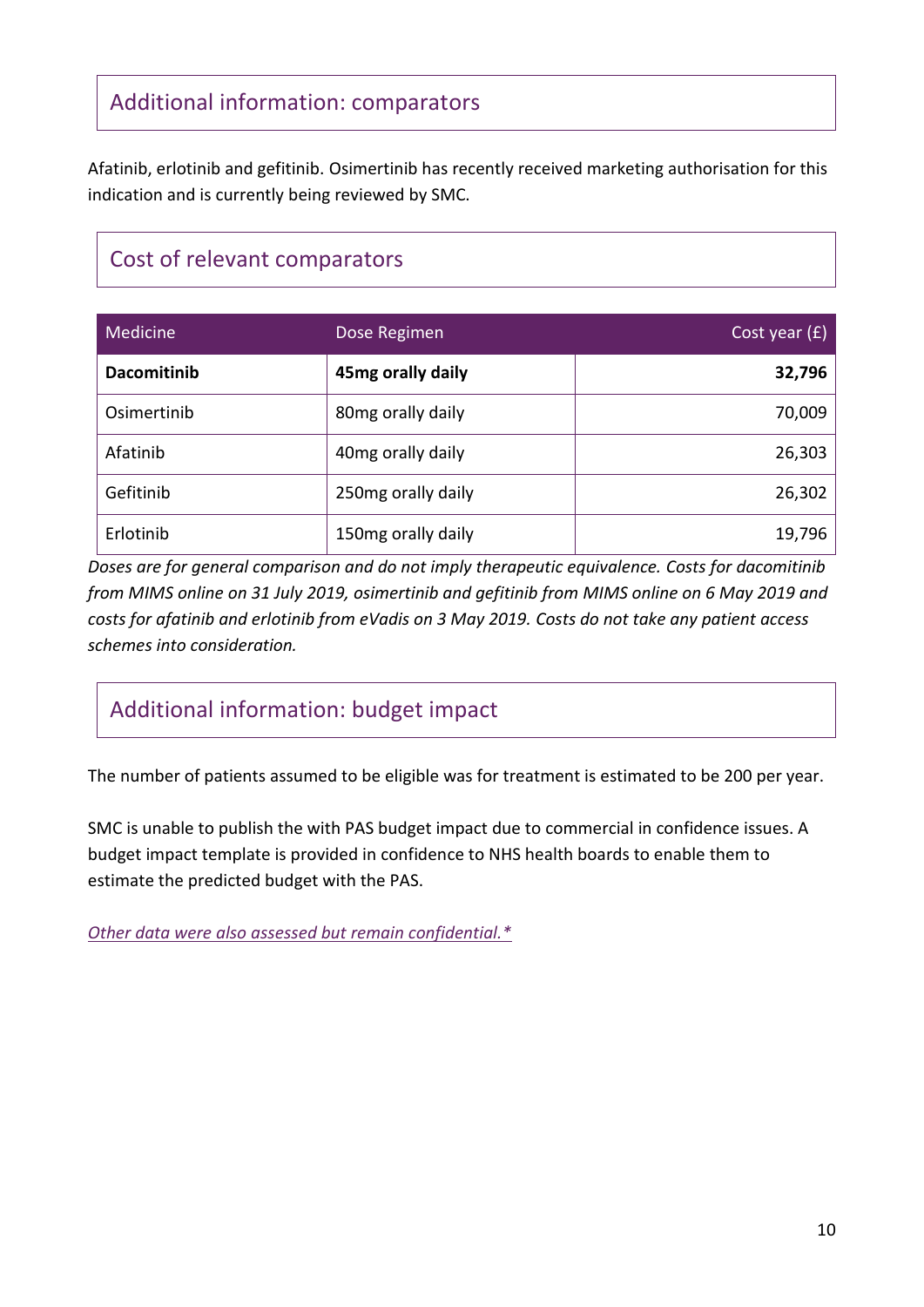#### **References**

1. Pfizer Ltd. Dacomitinib (Vizimpro) Summary of Product Characteristics www.medicines.org.uk Last updated 11 June 2019

2. Wu YL, Cheng Y, Zhou X, Lee KH, Nakagawa K, Niho S*, et al.* Dacomitinib versus gefitinib as first-line treatment for patients with EGFR-mutation-positive non-small-cell lung cancer (ARCHER 1050): a randomised, open-label, phase 3 trial. The Lancet Oncology. 2017;18(11):1454-66. Epub 2017/09/30.

3. Mok TS, Cheng Y, Zhou X, Lee KH, Nakagawa K, Niho S*, et al.* Improvement in Overall Survival in a Randomized Study That Compared Dacomitinib With Gefitinib in Patients With Advanced Non-Small-Cell Lung Cancer and EGFR-Activating Mutations. Journal of clinical oncology : official journal of the American Society of Clinical Oncology. 2018;36(22):2244-50. Epub 06/05.

4. ClinicalTrials.gov. ARCHER1050: A Study of Dacomitinib vs. Gefitinib in 1st-Line Treatment Of Advanced NSCLC. (ARCHER1050) NCT01774721. 2018 [cited; Available from: [https://clinicaltrials.gov/ct2/show/NCT01774721.](https://clinicaltrials.gov/ct2/show/NCT01774721)

5. Yang JJ, Zhou Q, Yan HH, Zhang XC, Chen HJ, Tu HY*, et al.* A phase III randomised controlled trial of erlotinib vs gefitinib in advanced non-small cell lung cancer with EGFR mutations. Br J Cancer. 2017;116(5):568-74. Epub 01/20.

6. Park K, Tan E-H, O'Byrne K, Zhang L, Boyer M, Mok T*, et al.* Afatinib versus gefitinib as firstline treatment of patients with EGFR mutation-positive non-small-cell lung cancer (LUX-Lung 7): a phase 2B, open-label, randomised controlled trial. Lancet Oncology. 2016;17(5):577-89.

7. Paz-Ares L, Tan EH, O'Byrne K, Zhang L, Hirsh V, Boyer M*, et al.* Afatinib versus gefitinib in patients with EGFR mutation-positive advanced non-small-cell lung cancer: overall survival data from the phase IIb LUX-Lung 7 trial. Annals of oncology : official journal of the European Society for Medical Oncology. 2017;28(2):270-7. Epub 04/21.

8. AstraZeneca Uk Ltd. Osimertinib (Tagrisso) summary of product charcateristics. [www.medicines.org.uk](file:///C:/Users/aileneb/AppData/Local/Microsoft/Windows/Temporary%20Internet%20Files/Content.Outlook/38IHU4FX/www.medicines.org.uk) Last updated 10 September 2018.

9. Planchard D, Popat S, Kerr K, Novello S, Smit EF, Faivre-Finn C*, et al.* Metastatic non-small cell lung cancer: ESMO Clinical Practice Guidelines for diagnosis, treatment and follow-up. Annals of oncology : official journal of the European Society for Medical Oncology. 2018;29(Supplement\_4):iv192-iv237. Epub 2018/10/05.

10. Scottish Intercollegiate Guidelines Network. SIGN 137: Management of lung cancer. A national clinical guideline. 2014. Avaialble at: [http://www.sign.ac.uk/assets/sign137.pdf.](http://www.sign.ac.uk/assets/sign137.pdf)

This assessment is based on data submitted by the applicant company up to and including 14 June 2019.

*[\\*Agreement between the Association of the British Pharmaceutical Industry \(ABPI\) and the SMC on](https://www.scottishmedicines.org.uk/media/3572/20180710-release-of-company-data.pdf)  [guidelines for the release of company data into the public domain during a health technology](https://www.scottishmedicines.org.uk/media/3572/20180710-release-of-company-data.pdf)  [appraisal: http://www.scottishmedicines.org.uk/About\\_SMC/Policy](https://www.scottishmedicines.org.uk/media/3572/20180710-release-of-company-data.pdf)*

Medicine prices are those available at the time the papers were issued to SMC for consideration. SMC is aware that for some hospital-only products national or local contracts may be in place for comparator products that can significantly reduce the acquisition cost to Health Boards. These contract prices are commercial in confidence and cannot be put in the public domain, including via the SMC Detailed Advice Document. Area Drug and Therapeutics Committees and NHS Boards are therefore asked to consider contract pricing when reviewing advice on medicines accepted by SMC.